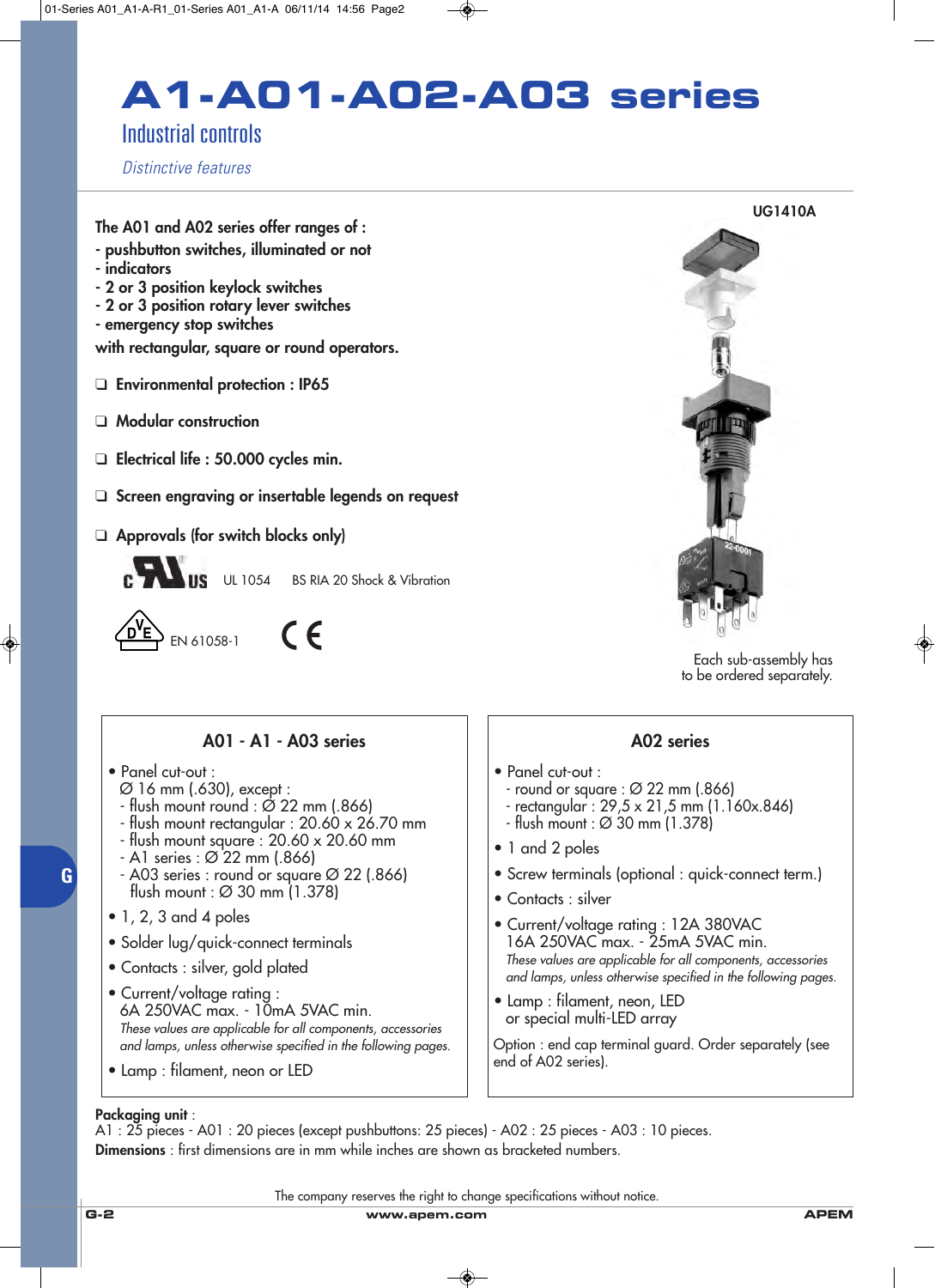# **A1-A01-A02-A03 series**

## Industrial controls

*Specifications for pushbutton, keylock and rotary switches*

|                                                         | <b>ELECTRICAL SPECIFICATIONS</b>                                                                               |                                                                                                               |
|---------------------------------------------------------|----------------------------------------------------------------------------------------------------------------|---------------------------------------------------------------------------------------------------------------|
|                                                         | A01 - A1 - A03                                                                                                 | A02                                                                                                           |
| • Function:                                             | Momentary<br>or maintained action                                                                              | Momentary<br>or maintained action                                                                             |
| • Current/voltage rating :                              | 10mA 5VAC min.<br>6A 250VAC max. - 6A 12VDC max.                                                               | 25mA 5VAC min.<br>12A 380VAC - 16A 250VAC max.<br>12A 12VDC max.                                              |
| • Contact gap                                           | $> 1$ mm (.039)                                                                                                | Double break $2 \times 1.5$ mm (.059)                                                                         |
| · Initial contact resistance :                          | $10 \text{m}\Omega$ max. at 1A 4VDC                                                                            | $10 \text{m}\Omega$ max. at 1A 4VDC                                                                           |
| · Insulation resistance :                               | 50 $M\Omega$ min.                                                                                              | 50 $M\Omega$ min.                                                                                             |
| • Dielectric strength :                                 | 750V between open contacts<br>5KV live to accessible                                                           | 2KV between open contacts<br>4KV live to accessible                                                           |
| · Electrical life (resistive load) :                    | 50.000 cycles                                                                                                  | 50.000 cycles                                                                                                 |
| · Insulation:                                           | Class 2                                                                                                        | Class 2                                                                                                       |
| • Lamp life :                                           | LED: 60.000 h min. to 75% relative<br>luminosity - Filament : approx. 5.000 h<br>Neon: approx. 10.000 h        | LED: 60,000 h min. to 75 % relative<br>luminosity - Filament : approx. 5.000 h<br>Neon: approx. 10.000 h      |
| • Lamp circuit diagrams                                 | $\overline{A}$                                                                                                 |                                                                                                               |
|                                                         |                                                                                                                |                                                                                                               |
|                                                         |                                                                                                                |                                                                                                               |
|                                                         | <b>GENERAL SPECIFICATIONS</b>                                                                                  |                                                                                                               |
|                                                         | A01 - A1 - A03                                                                                                 | A02                                                                                                           |
| · Min. mechanical life :                                | Pushb. momentary : 1 million cycles<br>Pushb. maintained: 100.000 cycles<br>Keylock and rotary: 100.000 cycles | Pushb. momentary: 1 million cycles<br>Pushb. maintained: 100.000 cycles<br>Keylock and rotary: 100.000 cycles |
| • Panel thickness                                       | 8 mm (.315) max.                                                                                               | 8 mm (.315) max.                                                                                              |
| • Operating temperature :                               | $-20^{\circ}$ C to $+55^{\circ}$ C                                                                             | $-20^{\circ}$ C to $+85^{\circ}$ C                                                                            |
| • Solder heat resistance :<br>(IEC 68-2-20Tb, method 2) | 350°C, 5 sec.                                                                                                  | 350°C, 5 sec.                                                                                                 |
| • Degree of environmental<br>protection (IEC 529)       | IP 65 front of panel<br>IP 40 back of panel                                                                    | IP 65 front of panel<br>IP 40 back of panel                                                                   |

• **Lamps** : Midget Grooved T13/4, Midget Grooved T13/4, filament, LED or neon

• **Switch terminals** : Solder/quick-connect 2,8 mm (.110) M3 screws - wire 2 x 0,75 mm<sup>2</sup> max.

• Lamp terminals : Solder/quick-connect 2,8 mm (.110) M3 screws

Special multi-LED array

Flexible wire  $2 \times 2.5$  mm<sup>2</sup> max. Rigid wire 4 mm2max.

**Specifications for emergency stop switches** : see pages 10 and 22. For screen engraving or film legends, contact APEM.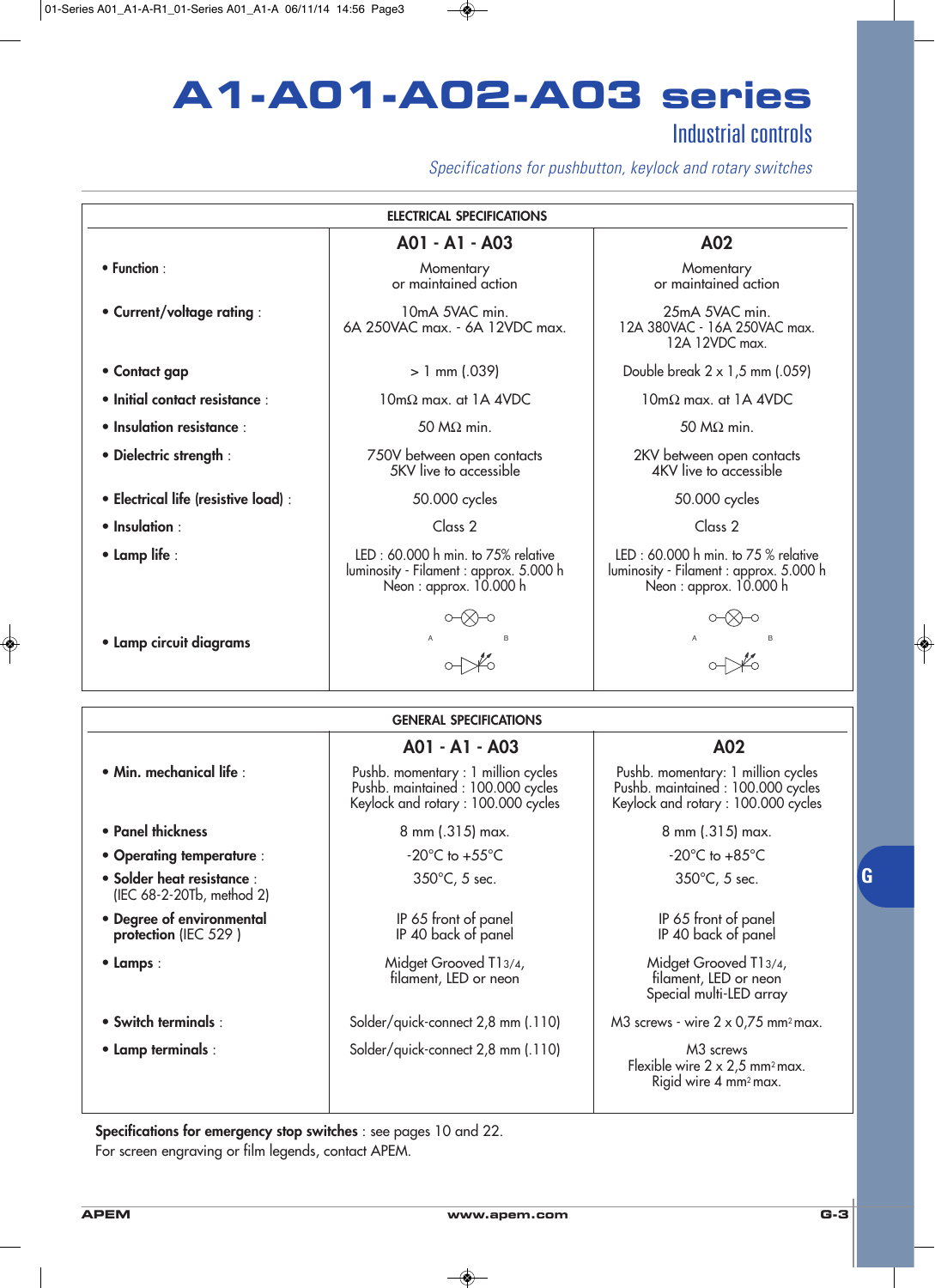## Engraved aluminium flush mounting pushbuttons and indicators

*Panel cut-out Ø 22 (.866)*

### **A pushbutton assembly requires** :

engraved screen + lamp (if illuminated) + operator + switch block + flush mount bezel. To order these elements, select desired model numbers from the table below. **Example**: pushbutton, round, illuminated, sealed to IP65, latching, single pole with "start" engraving, 24V blue LED and flush mounting bezel = A1PCA1X103K403.



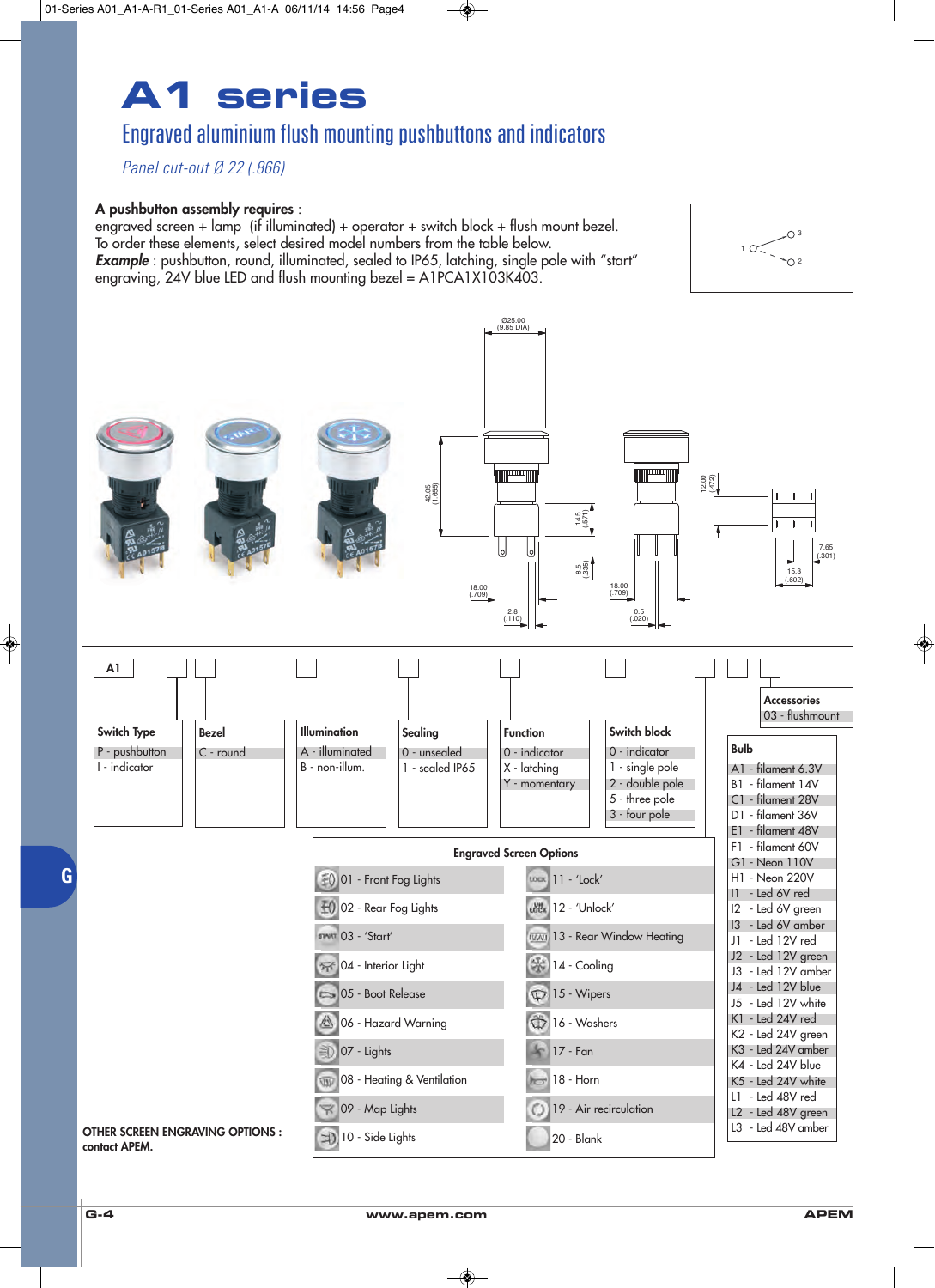## Illuminated or non-illuminated pushbutton switches

*Panel cut-out Ø 16 (.630)*



**UNSEALED SWITCHES (IP40)** : add "01" to end of **operator** model number.

**BI-COLOUR LED's optional.**

**SCREEN ENGRAVING/INSERTABLE LEGENDS : contact APEM**

Bezel:  $\equiv$  rectangular,  $\equiv$  square,  $\equiv$  oround, 'Illum' - illuminated, 'Non-illum' - non illuminated

black **A0163A**

white **A0161J**<br>black **A0162A** black **A0162A**

red **A0162B** amber **A0162C** yellow **A0162D**

green **A0162E** blue **A0162F** clear **A0162G** white **A0162J**

red **A0163B** amber **A0163C**<br>yellow **A0163D** yellow **A0163D**

blue **A0163F** clear **A0163G** white **A0163J**

éreen<br>**blue** 

Neon 220V **A0143H** LED 6V red **A0142L1**<br>LED 6V red **A0142L1** LED 6V green **A0142L2** LED 6V amber **A0142L3** LED 12V red **A0142M1** LED 12V green **A0142M2** LED 12V amber **A0142M3** LED 12V blue **A0142M4**<br>LED 12V white **A0142M5** LED 12V white **A0142M5** LED 24V red **A0142N1** LED 24V green **A0142N2** LED 24V amber **A0142N3** LED 24V blue **A0142N4**<br>LED 24V white **A0142N5** LED 24V white **A0142N5** LED 48V red **A0142P1** LED 48V green **A0142P2** 48V amber

3 or 4 **Non-illum, maintained**<br>1 or 2 <del>D</del> Illum, momentary

**1 or 2 □** Illum, momentary **A0105Y**<br>1 or 2 □ Illum, maintained **A0105X**<br>1 or 2 □ Non-illum, momentary **A0106Y** 1 or 2 Illum, maintained **A0105X** 1 or 2 Non-illum, momentary **A0106Y** 1 or 2 <u>Non-illum, maintained</u> **A0106X**<br>3 or 4 – Illum, momentary **A0107Y** 3 or 4 □ Illum, momentary **A0107Y**<br>3 or 4 □ Illum, maintained **A0107X**<br>3 or 4 □ Non-illum, momentary **A0108Y** 3 or 4 Illum, maintained **A0107X** 3 or 4 1 **Non-illum, momentary 120108Y**<br>3 or 4 1 **Non-illum, momentary 120108X**<br>3 or 4 1 **Non-illum, maintained** 120108X 3 or 4 Non-illum, maintained **A0108X** 1 or 2 Illum, momentary **A0109Y** 1 or 2 Illum, maintained **A0109X** 1 or 2 Non-illum, momentary **A0110Y** 1 or 2 0 Non-illum, maintained **A0110X**<br>3 or 4 0 Illum, momentary **A0111Y** 3 or 4 0 Illum, momentary **A0111Y**<br>3 or 4 0 Illum, maintained **A0111X** 3 or 4 Illum, maintained **A0111X** 3 or 4 Non-illum, momentary **A0112Y** 3 or 4 Non-illum, maintained **A0112X**

 $\Box$  $\overline{\circ}$  $\circ$  $\circ$  $\circ$  $\overline{\circ}$  $\circ$  $\circ$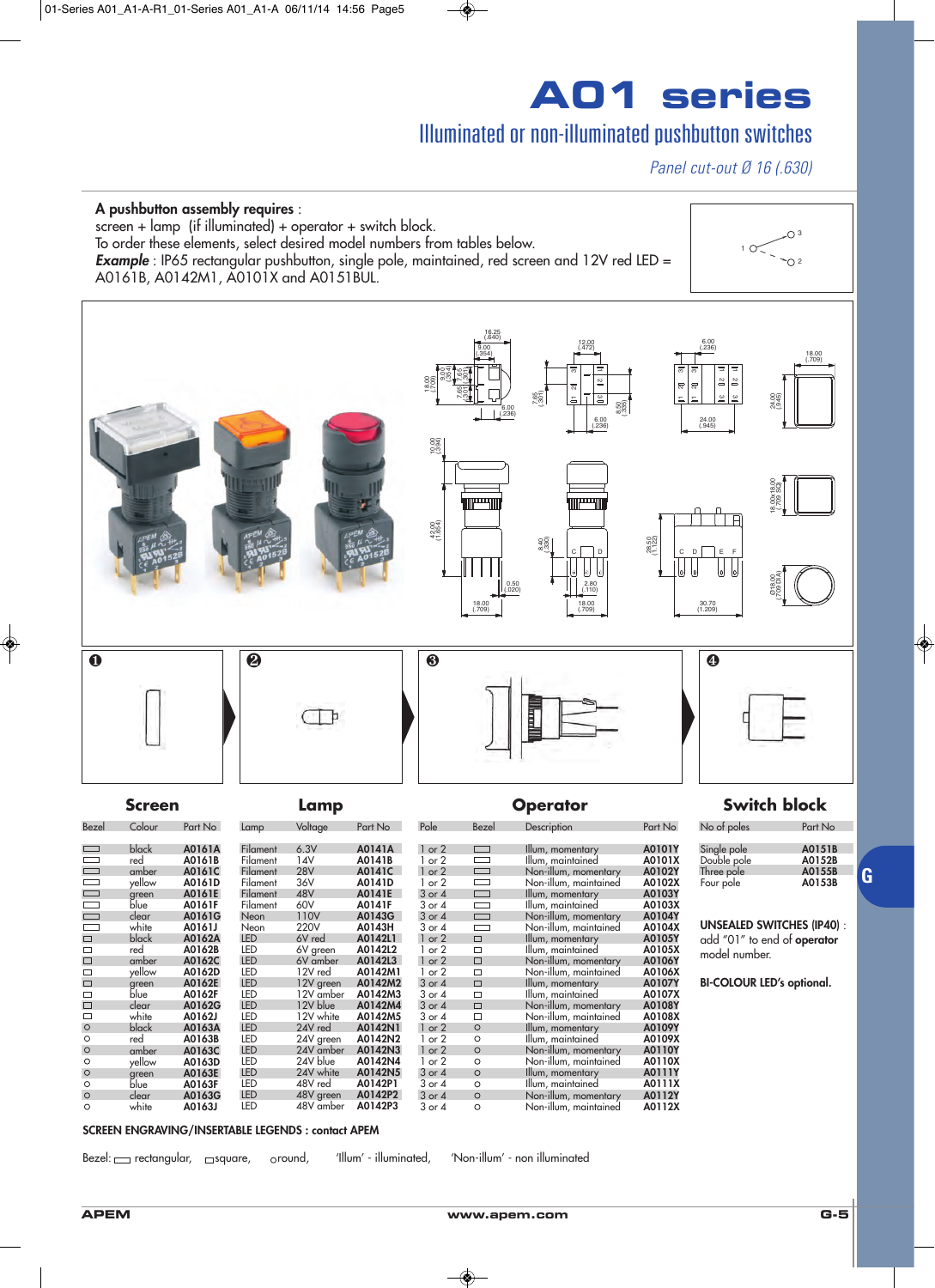

*Panel cut-out Ø 16 (.630)*

#### **An indicator assembly requires** :

screen + lamp + operator.

To order these elements, select desired model numbers from tables below.

**Example**: IP65 rectangular indicator with red screen and 12V red LED = A0161B, A0142M1 and A0171.



#### **SCREEN ENGRAVING / INSERTABLE LEGENDS : contact APEM**

 $Bezel: \square$  rectangular,  $\square$  square, oround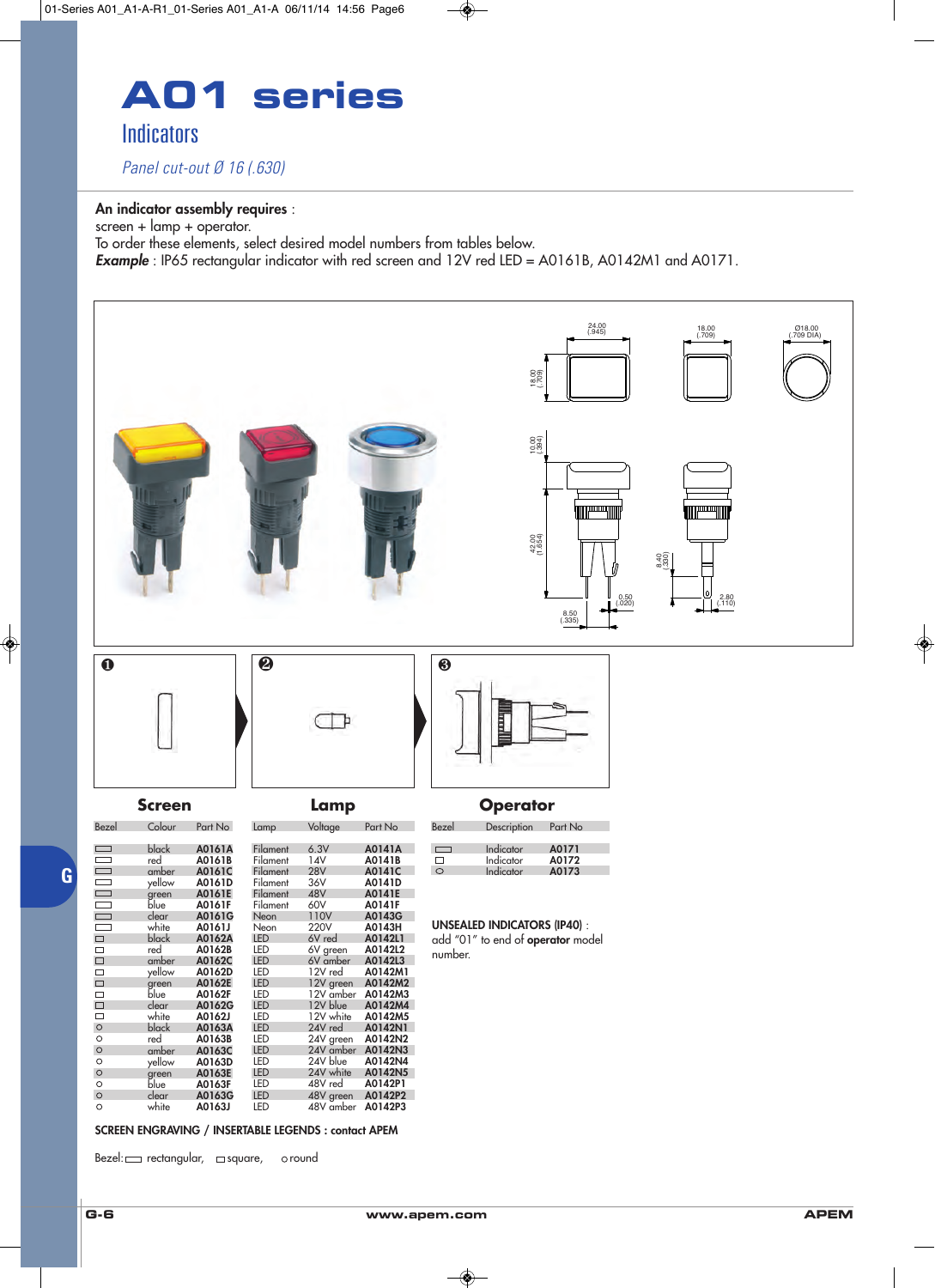## Rotary lever switches

*Panel cut-out Ø 16 (.630)*

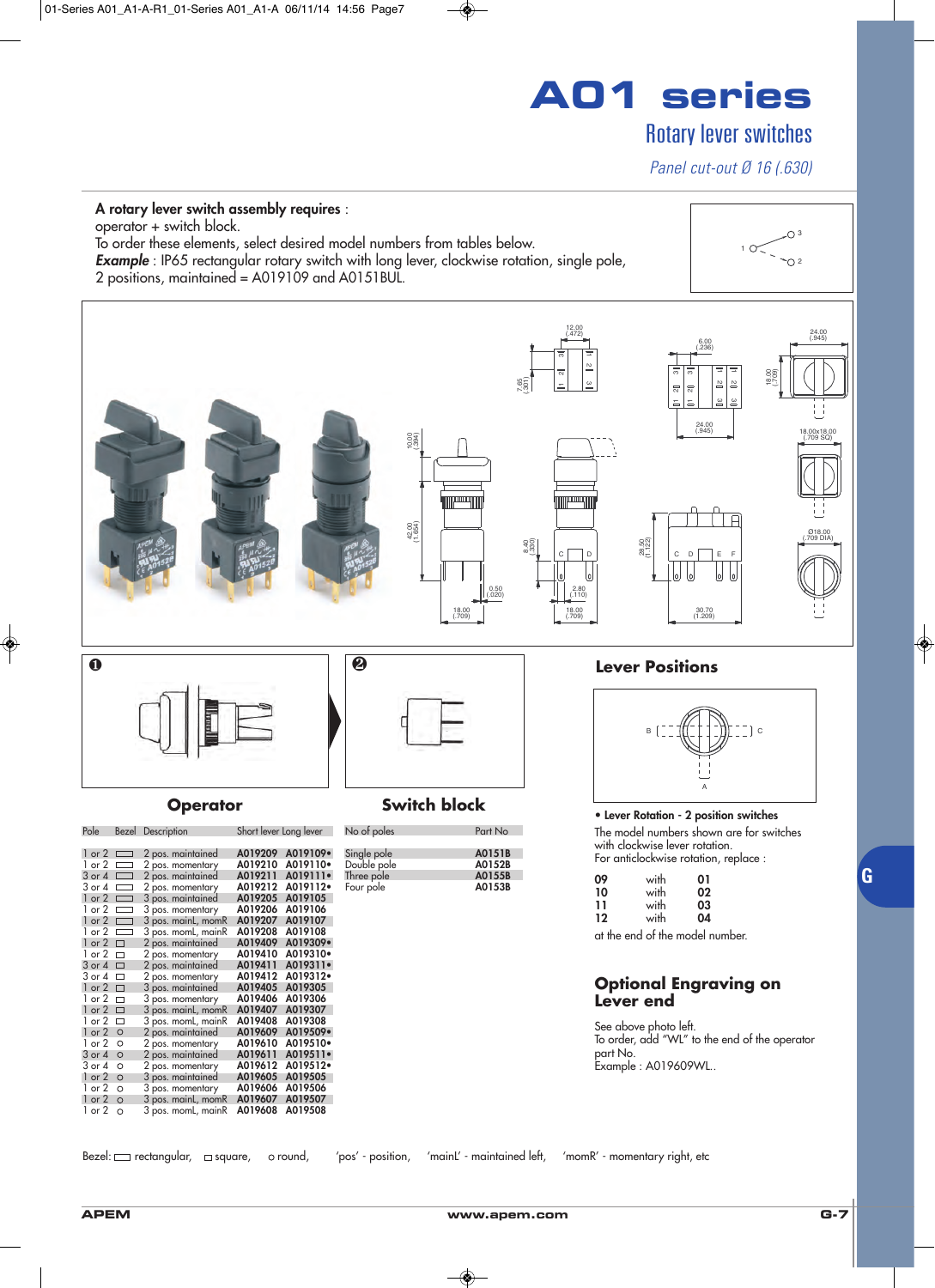## **A01 series** Keylock switches

*Panel cut-out Ø 16 (.630)*

#### **A keylock switch assembly requires** :

operator + switch block. To order these elements, select desired model numbers from tables below.

**Example**: IP65 rectangular keyswitch, clockwise rotation, single pole, 2 positions, maintained  $=$  A018125 and A0151BUL.





### Pole Bezel Description Part No Key removable

| $1$ or $2$ | $\Box$  | 2 pos. maintained  | A018123  | A       |
|------------|---------|--------------------|----------|---------|
| 1 or 2     | $\Box$  | 2 pos. maintained  | A018125. | $A - B$ |
| $1$ or $2$ | $\Box$  | 2 pos. momentary   | A018124. | A       |
| 3 or 4     | $\Box$  | 2 pos. maintained  | A018127• | $A - B$ |
| 3 or 4     | $\Box$  | 2 pos. momentary   | A018128. | A       |
| 1 or 2     |         | 3 pos. maintained  | A018105  | A-B-C   |
| $1$ or $2$ | $\Box$  | 3 pos. momentary   | A018106  | A       |
| $1$ or $2$ | $\Box$  | 3 pos. mainL, momR | A018107  | A-B     |
| $1$ or $2$ | $\Box$  | 3 pos. momL, mainR | A018108  | A-C     |
| 1 or 2     | п       | 2 pos. maintained  | A018223  | A       |
| $1$ or $2$ | $\Box$  | 2 pos. maintained  | A018225. | $A - B$ |
| 1 or 2     | п       | 2 pos. momentary   | A018224• | A       |
| $3$ or $4$ | П       | 2 pos. maintained  | A018227. | $A - B$ |
| 3 or 4     | □       | 2 pos. momentary   | A018228• | A       |
| $1$ or $2$ | $\Box$  | 3 pos. maintained  | A018205  | $A-B-C$ |
| 1 or 2     | □       | 3 pos. momentary   | A018206  | A       |
| $1$ or $2$ | $\Box$  | 3 pos. mainL, momR | A018207  | $A - B$ |
| 1 or 2     | □       | 3 pos. momL, mainR | A018208  | $A-C$   |
| $1$ or $2$ | $\circ$ | 2 pos. maintained  | A018323  | A       |
| 1 or 2     | O       | 2 pos. maintained  | A018325• | $A - B$ |
| $1$ or $2$ | $\circ$ | 2 pos. momentary   | A018324• | A       |
| 3 or 4     | $\circ$ | 2 pos. maintained  | A018327• | $A - B$ |
| $3$ or $4$ | $\circ$ | 2 pos. momentary   | A018328• | A       |
| 1 or 2     | $\circ$ | 3 pos. maintained  | A018305  | A-B-C   |
| $1$ or $2$ | $\circ$ | 3 pos. momentary   | A018306  | A       |
| 1 or 2     | $\circ$ | 3 pos. mainL, momR | A018307  | A-B     |
| $1$ or $2$ | $\circ$ | 3 pos. momL, mainR | A018308  | A-C     |

### **Operator Switch block**

| No of poles                                           | Part No                              |
|-------------------------------------------------------|--------------------------------------|
| Single pole<br>Double pole<br>Three pole<br>Four pole | A0151B<br>A0152B<br>A0155B<br>A0153B |



 $\bigcirc$  3

 $10<$ 

#### **• Key Rotation - 2 position switches**

The model numbers shown are for switches with clockwise key rotation. For anticlockwise rotation, replace :

| 25 | with | 01 |
|----|------|----|
| 24 | with | 02 |
| 27 | with | 03 |
| 28 | with | 04 |

at the end of the model number.

2 standard keys are supplied. 20 key barrel types available.

**NON-REMOVABLE KEY POSITIONS / ON-ON-ON FUNCTION : contact APEM.**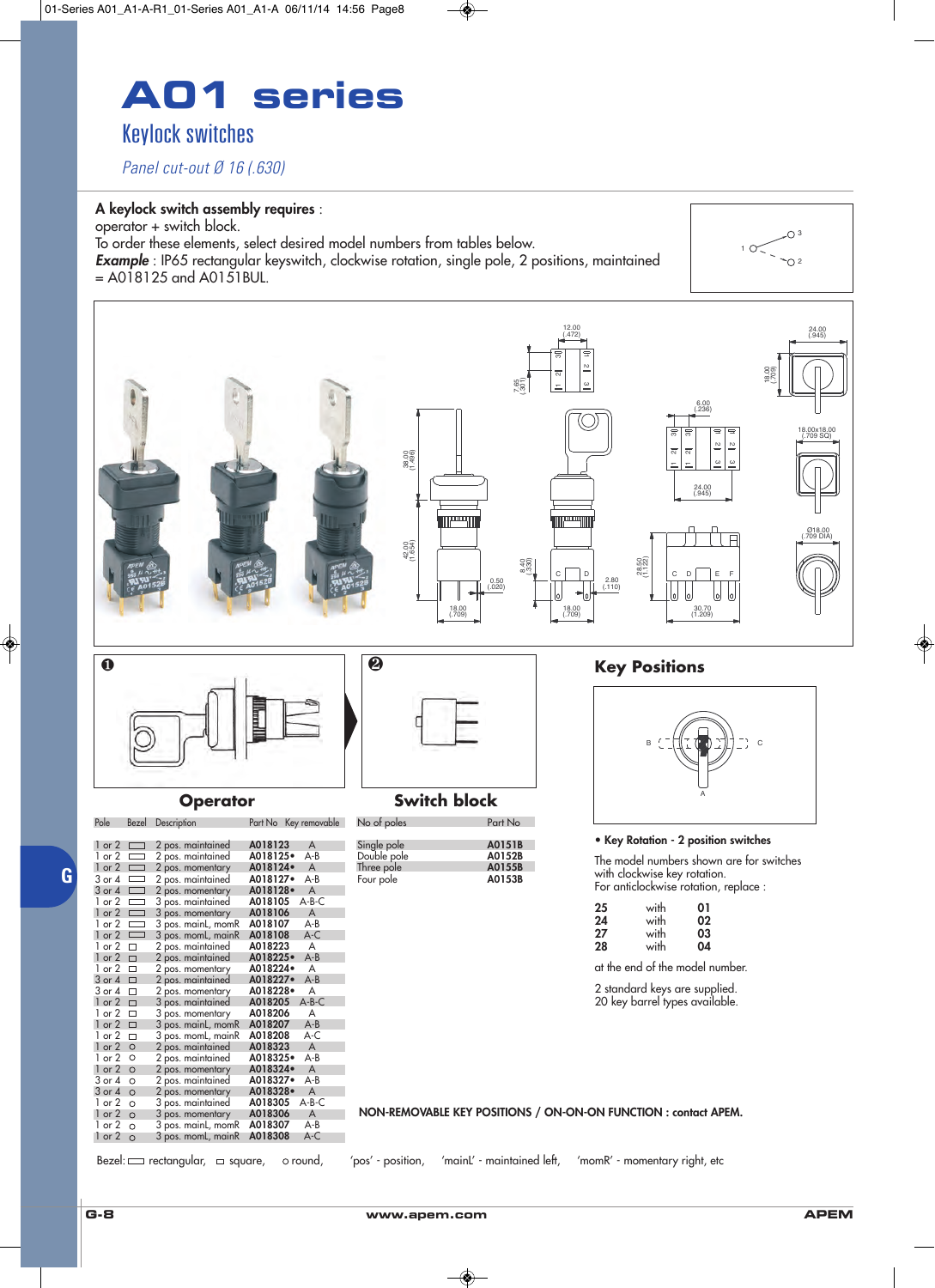

Emergency stop switches

Description Part No

24 mm Ø Emergency stop **A01ES** 40 mm Ø Emergency stop **A01ES SP3**

No of poles Part No Single pole **A0150B** Double pole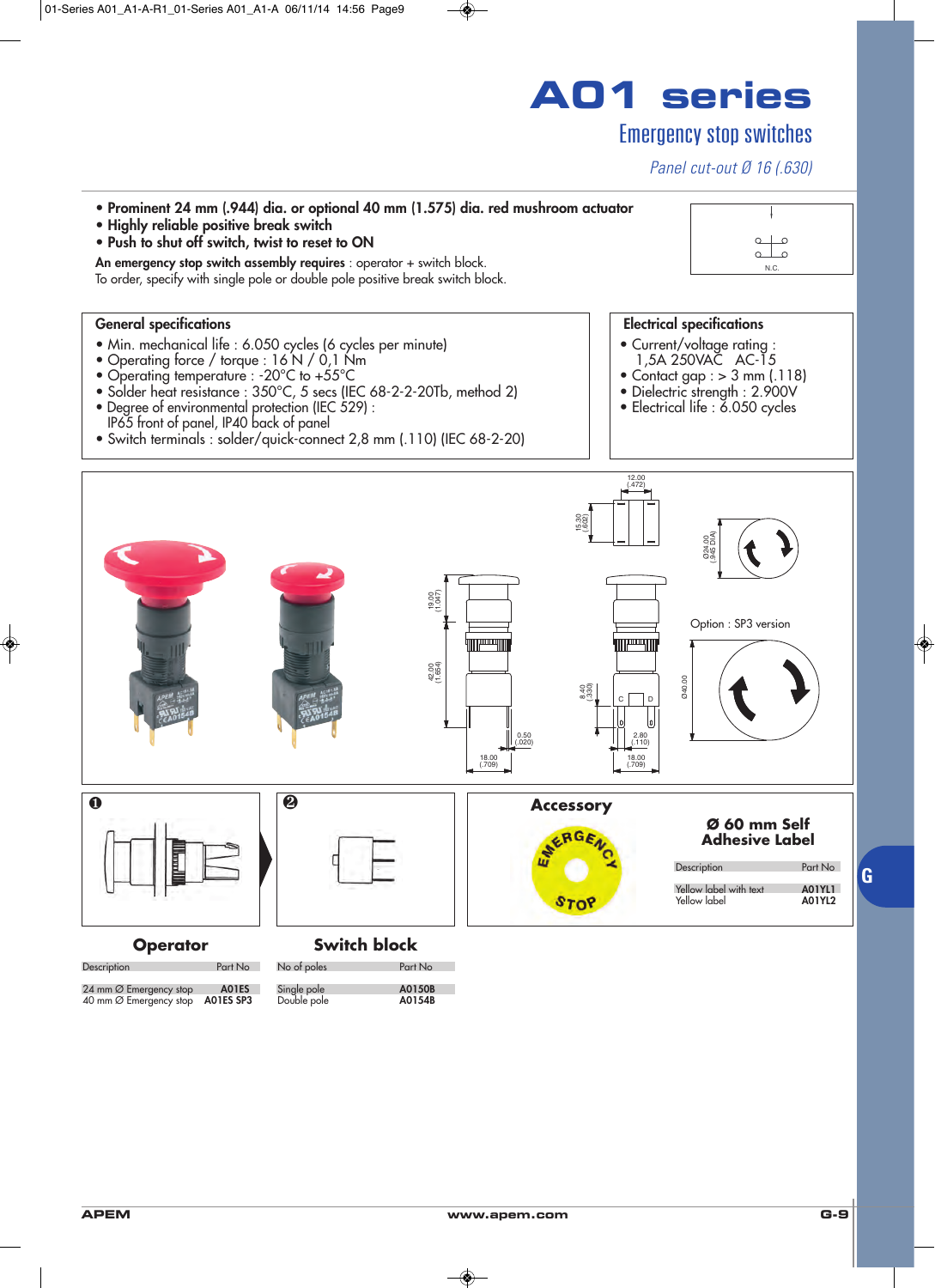## Emergency stop switches/mushroom head pushbutton switches

*Fitted in enclosures*

- **Prominent 40 mm (1.575) dia. mushroom actuator, twist to release**
- **Highly reliable positive break switching on E-Stop**
- **Sealed to IP65**
- **Robust polycarbonate enclosures**
- **Knockouts for popular conduit sizes**
- **Double pole changeover switch blocks available for momentary/maintained mushroom head pushbuttons.**

### **Technical specifications**

- Contact rating : Pushbutton switch : 6A 250VAC E-Stop : 1,5A 250VAC
- Dimensions :  $65 \times 65 \times 57$  mm
- Electrical life : Pushbutton switch : 50 000 cycles E-Stop : 6 050 cycles
- Operating temperature : -20°C to +55°C







**Momentary & maintained**



| Description             | Part No              |
|-------------------------|----------------------|
|                         |                      |
| Emergency stop          | A01ESSP354B + PEA01  |
| <b>Black momentary</b>  | A01MMASP352B + PEA01 |
| Red momentary           | A01MMBSP352B + PEA01 |
| Yellow momentary        | A01MMDSP352B + PEA01 |
| Green momentary         | A01MMESP352B + PEA01 |
| Blue momentary          | A01MMFSP352B + PEA01 |
| <b>Black maintained</b> | A01MXASP352B + PEA01 |
| Red maintained          | A01MXBSP352B + PEA01 |
| Yellow maintained       | A01MXDSP352B + PEA01 |
| Green maintained        | A01MXESP352B + PEA01 |
| <b>Blue maintained</b>  | A01MXFSP352B + PEA01 |

#### **OPTIONS**

**G**

**12A 250V versions or custom printing on mushroom head actuators : contact APEM.**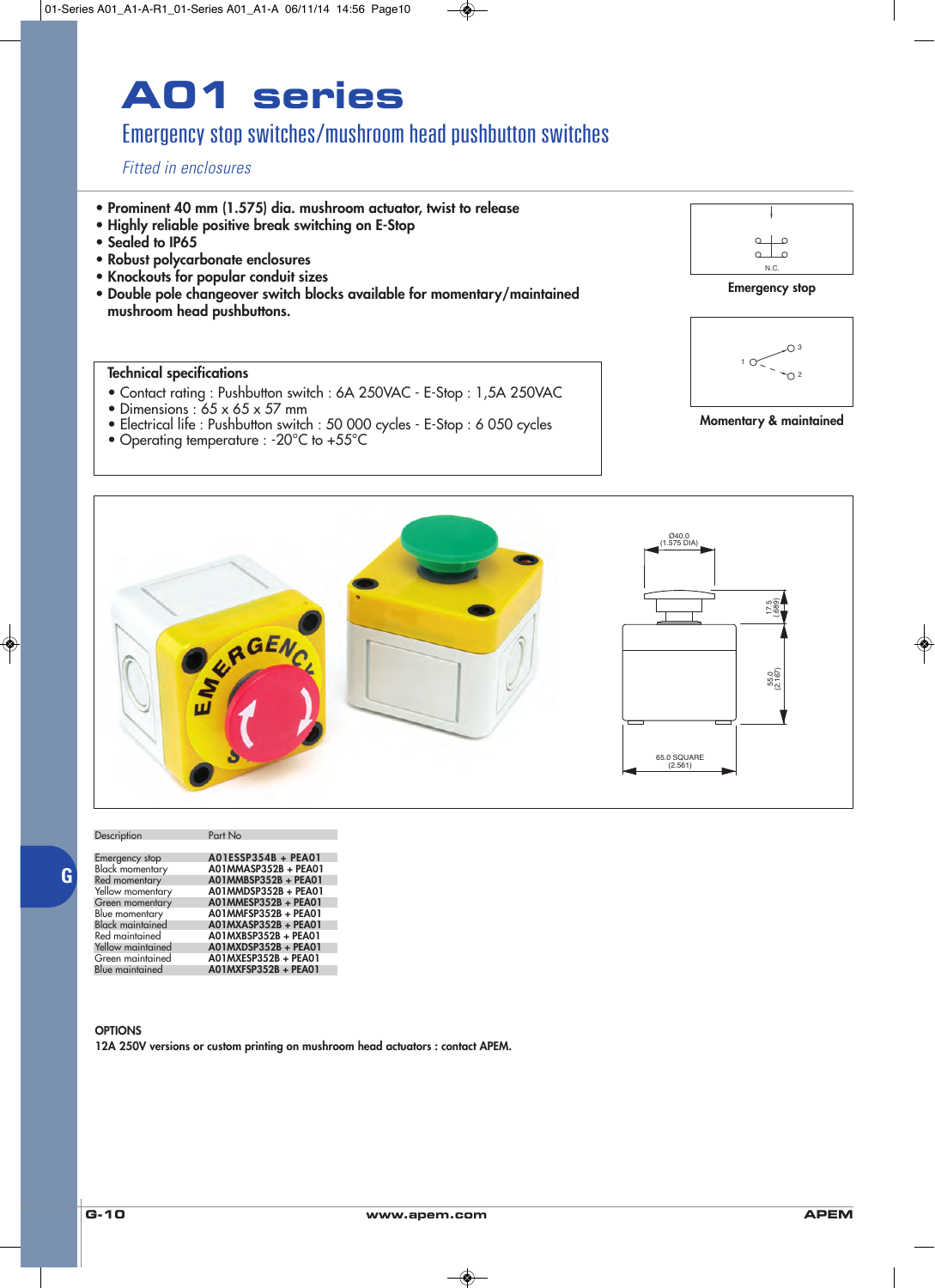## Mushroom head pushbutton switches

*Panel cut-out Ø 16 (.630)*

**• Prominent 24 mm (.944) dia. or optional 40 mm (1.575) dia. mushroom actuators • Momentary and maintained functions Momentary function versions are unmarked. Maintained function versions are twist release (arrows indicate direction of twist)**



**• Various coloured mushroom actuators are available.**



## Actuator Description Part No

| 1.00000               | <b>PUSSIPIIOII</b>      |                   |
|-----------------------|-------------------------|-------------------|
| $24$ mm $\varnothing$ | <b>Black momentary</b>  | A01MMA            |
| 24mmØ                 | Red momentary           | A01MMB            |
| $24$ mm $\varnothing$ | Yellow momentary        | A01MMD            |
| 24mmØ                 | Green momentary         | A01MME            |
| $24$ mm $\varnothing$ | Blue momentary          | A01MMF            |
| 24mmØ                 | Black maintained        | A01MXA            |
| $24$ mm $\varnothing$ | Red maintained          | A01MXB            |
| 24mmØ                 | Yellow maintained       | A01MXD            |
| $24$ mm $\varnothing$ | Green maintained        | A01MXE            |
| 24mmØ                 | Blue maintained         | A01MXF            |
| 40mmØ                 | <b>Black momentary</b>  | A01MMA SP3        |
| 40mmØ                 | Red momentary           | AO1MMB SP3        |
| 40mmØ                 | Yellow momentary        | A01MMD SP3        |
| 40mmØ                 | Green momentary         | AO1MME SP3        |
| 40mmØ                 | Blue momentary          | AO1MMF SP3        |
| 40mmØ                 | <b>Black maintained</b> | A01MXA SP3        |
| 40mmØ                 | Red maintained          | AO1MXB SP3        |
| 40mmØ                 | Yellow maintained       | A01MXD SP3        |
| $40$ mm $\varnothing$ | Green maintained        | <b>AO1MXE SP3</b> |
| 40mmØ                 | Blue maintained         | AO1MXF SP3        |
|                       |                         |                   |

| No of poles | Part No |
|-------------|---------|
|             |         |
| Single pole | A0151B  |
| Double pole | A0152B  |
| Three pole  | A0155B  |
| Four pole   | A0153B  |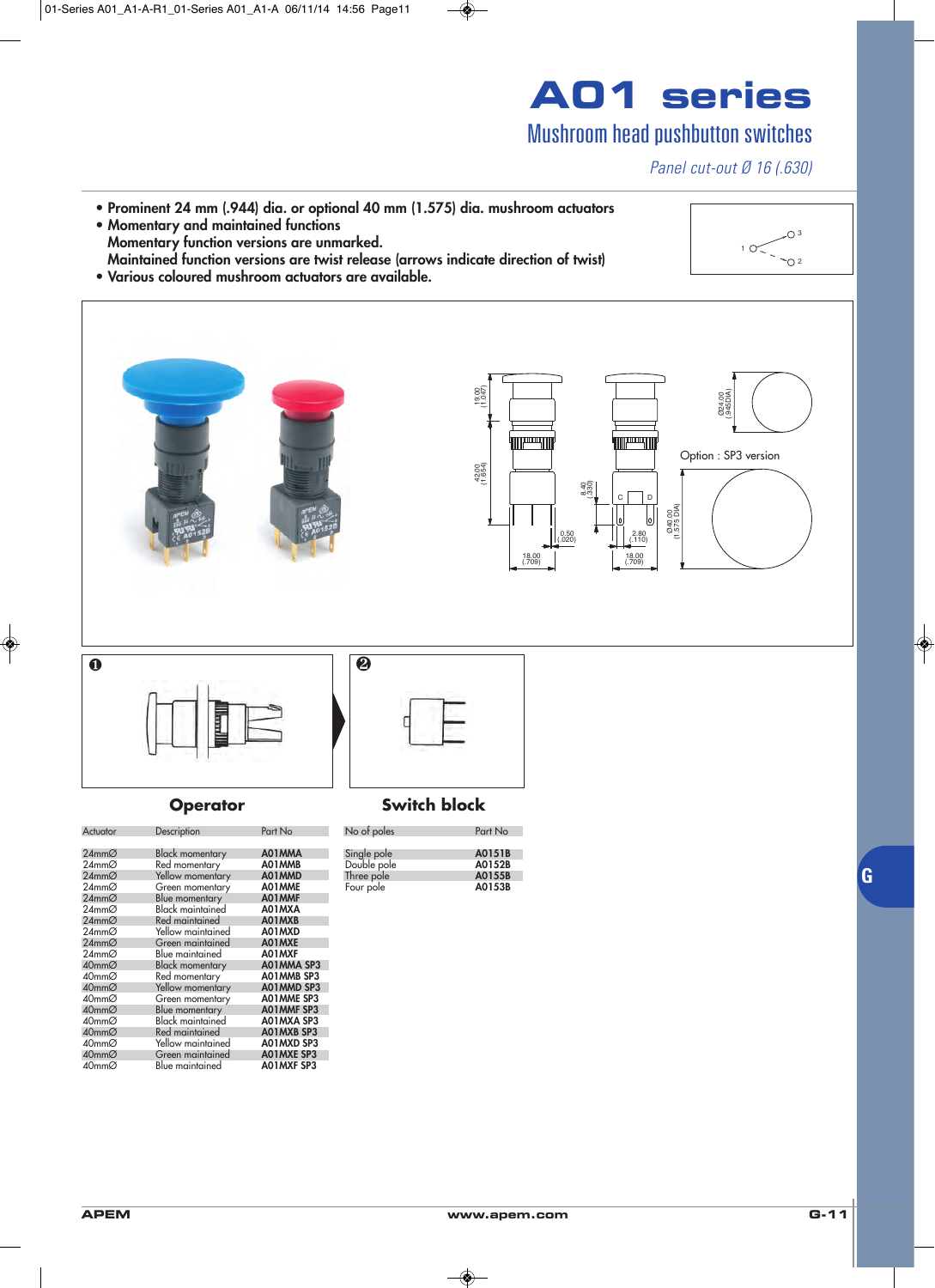# **A1-A01 series**

Industrial controls

*Accessories*

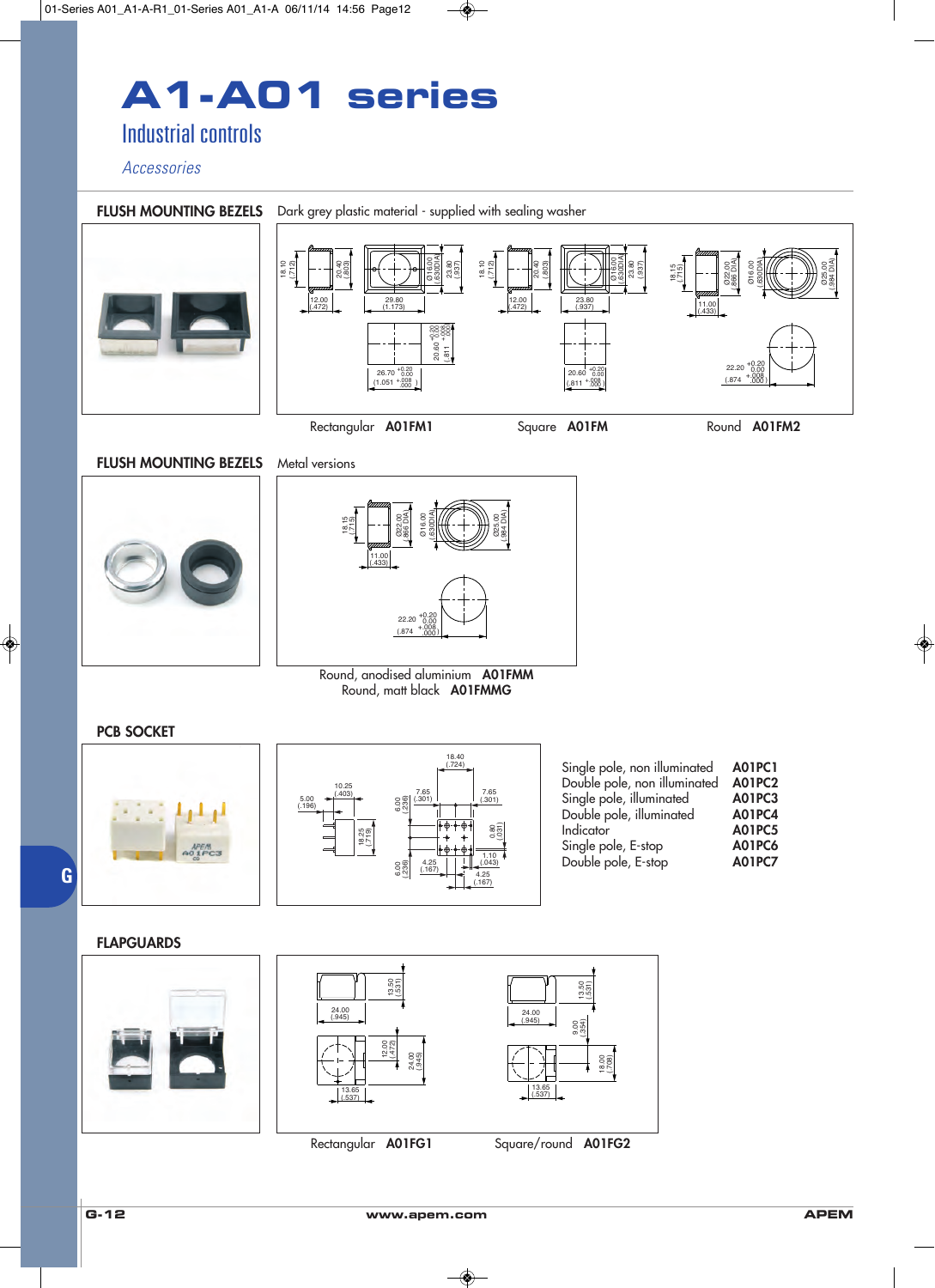# **A1-A01 series**

## Industrial controls

*Accessories*



(DIM) normally closed (BRIGHT) normally open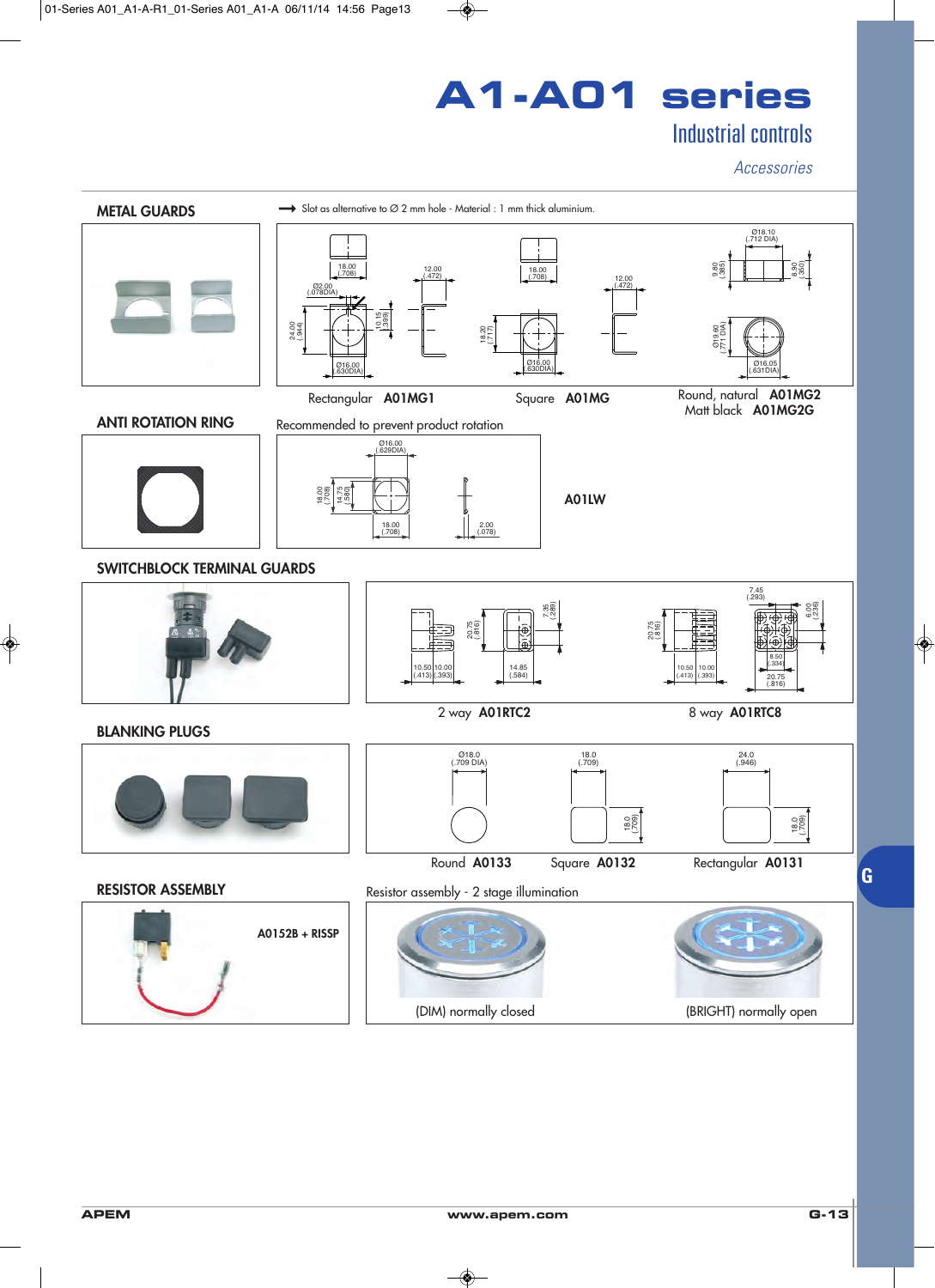# **A1-A01 series**

## Industrial controls

*Installation - tools*

## **Modular construction / panel mounting**

![](_page_12_Figure_4.jpeg)

### **PANEL MOUNTING ASSEMBLY**

• Drill/punch hole shaped as above.

• Assemble front operator through hole, fit fixing nut and tighten to a maximum torque of 0,8Nm using tool No 30-0001.

• Wire chosen switch block as required and slide onto operator until latch engages.

• Fit bulb if required using tool No 30-0002.

• Snap screen onto reflector assembly with legend in between if required and snap onto front operator TAKING CARE TO LINE UP THE LOCATING SLOT WITH THE POLARISING DOT, and not to damage the seal.

### **TO REMOVE BULB**

Remove reflector/screen assembly. Use the bulb extractor 30-0002 to remove the bulb.

### **SWITCH BLOCK**

To assemble switch block to front operator, TAKE CARE TO LINE UP SWITCH BLOCK WITH FRONT OPERATOR. Once in position, slide on to front operator. NB. : Ensure latch is fully engaged correctly onto the switch block.

To remove switch block, depress the latch and slide the switch block off the operator.

![](_page_12_Figure_16.jpeg)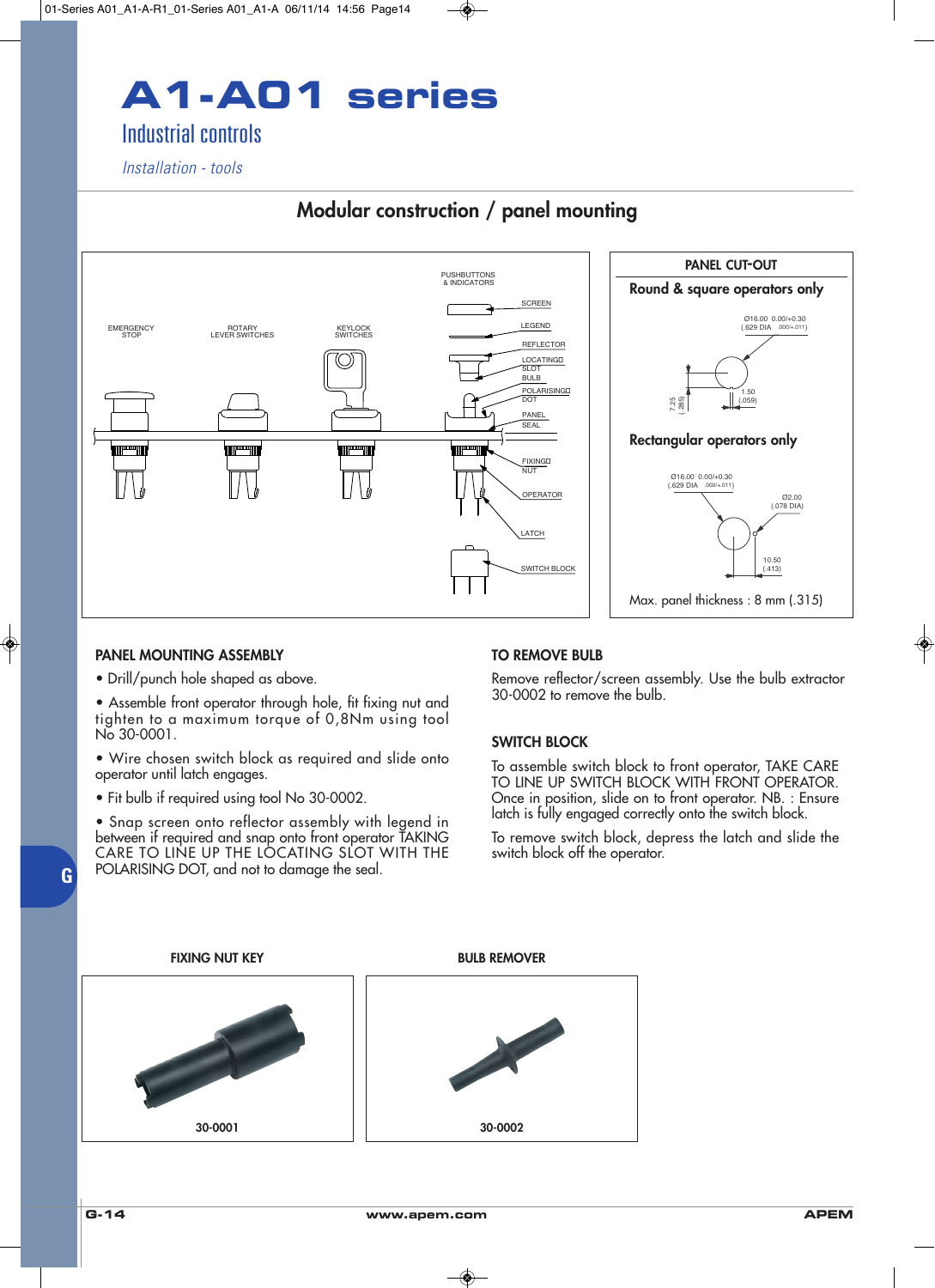## Illuminated or non-illuminated pushbutton switches

*Panel cut-out Ø 22 (.866) or 29,5 x 21,5 (1.160x.846)*

![](_page_13_Figure_3.jpeg)

#### **SCREEN ENGRAVING / INSERTABLE LEGENDS : contact APEM.**

Bezel: <u>caretangular, casquare</u>, oround, 'Illum' - illuminated, 'Non-illum' - non illuminated

| 1 NQ          | A02501 |
|---------------|--------|
| 1 N.C.        | A02502 |
| 2NQ           | A02503 |
| 2NC           | A02504 |
| 1 N.O./1 N.C. | A02505 |

**G**

The company reserves the right to change specifications without notice.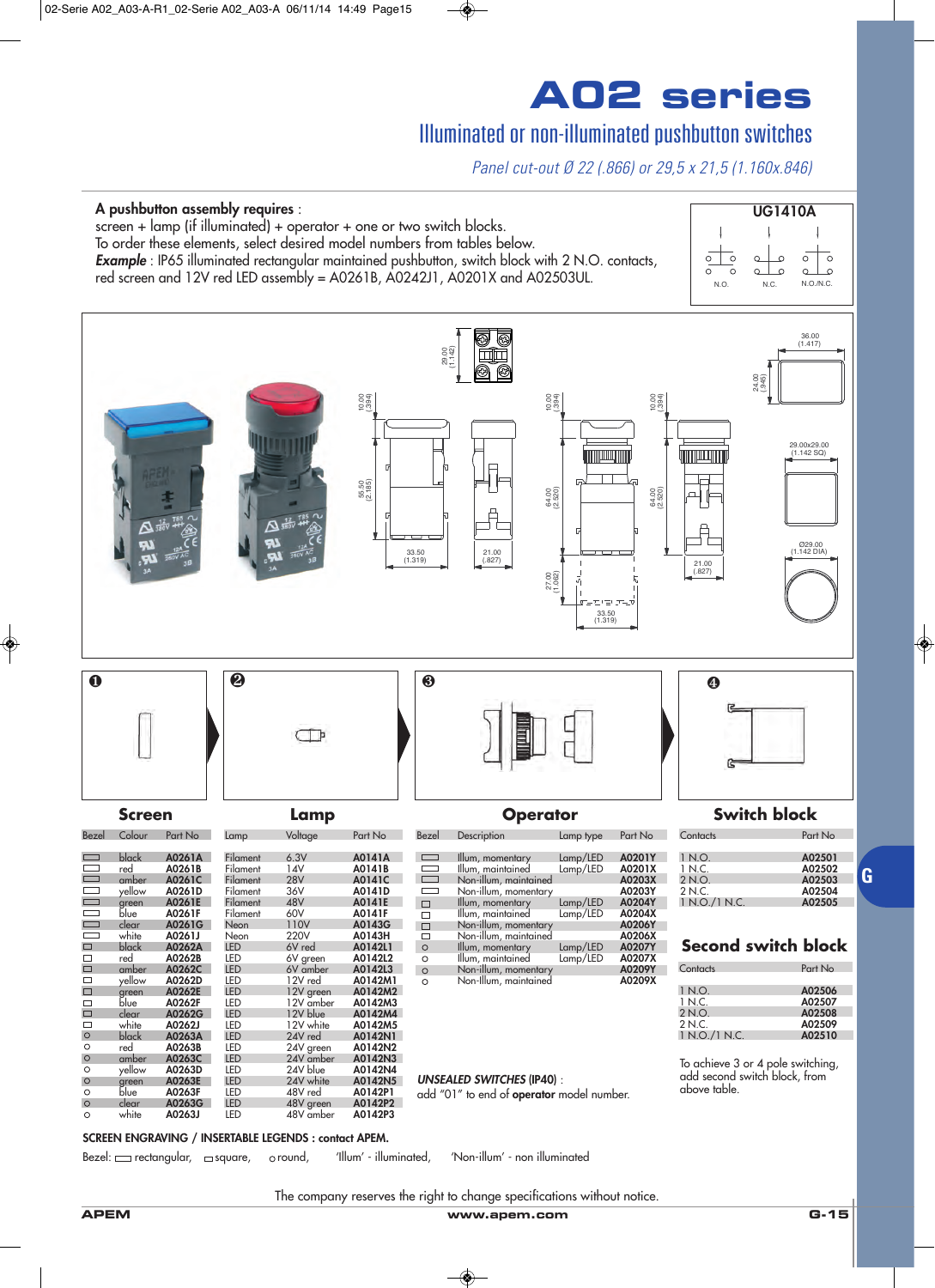## Metal bezel pushbutton switches and indicators

*Panel cut-out Ø 22 (.866)*

#### **A pushbutton assembly requires** :

screen + lamp (if illuminated) + operator + one or two switch blocks.

**An indicator assembly requires** : screen + lamp + operator

To order these elements, select desired model numbers from tables below.

*Example* : IP65 illuminated metal bezel maintained pushbutton, switch block with 2 N.O. contacts, red screen and 12V red LED assembly = A0263B, A0244J1, A0211X and A02503UL. N.O. N.C. N.O./N.C.

![](_page_14_Figure_9.jpeg)

#### **SCREEN ENGRAVING / INSERTABLE LEGENDS : contact APEM.**

Bezel: mectangular, masquare, oround, 'Illum' - illuminated, 'Non-illum' - non illuminated

**G**

 $\circ$ 

 $\bar{\circ}$ 

<u>ි</u>

 $\bar{\circ}$ 

 $\overline{\circ}$  $\bar{\circ}$ 

 $\circ$ 

 $\overline{c}$ 

 $\Omega$ 

 $\alpha$ <u>ہ ا</u>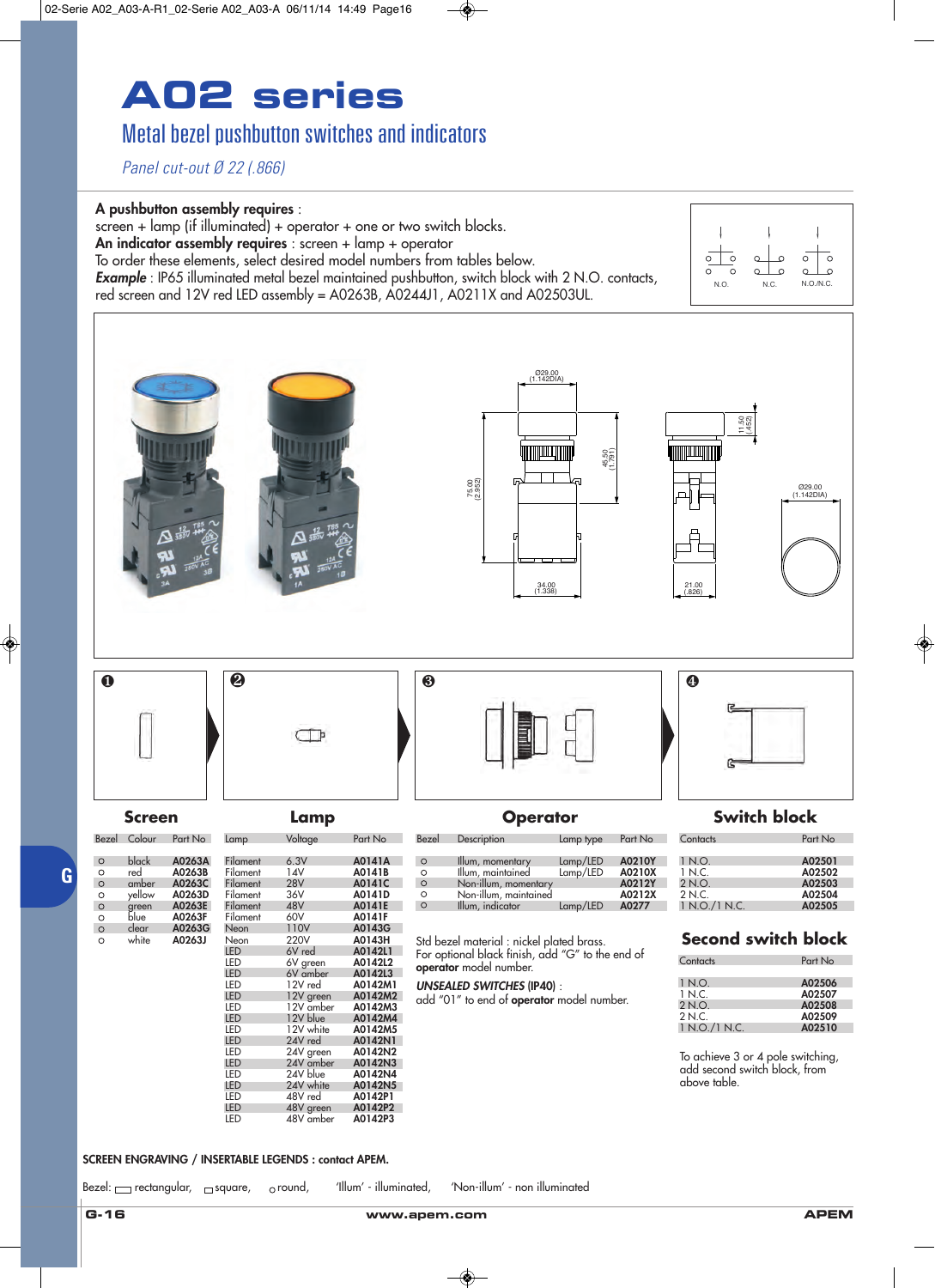## Flush mounting pushbutton switches and indicators

*Panel cut-out Ø 30 (1.181)*

![](_page_15_Figure_3.jpeg)

#### **SCREEN ENGRAVING / INSERTABLE LEGENDS : contact APEM.**

Bezel:  $\equiv$  rectangular,  $\equiv$  square,  $\equiv$  oround, 'Illum' - illuminated, 'Non-illum' - non illuminated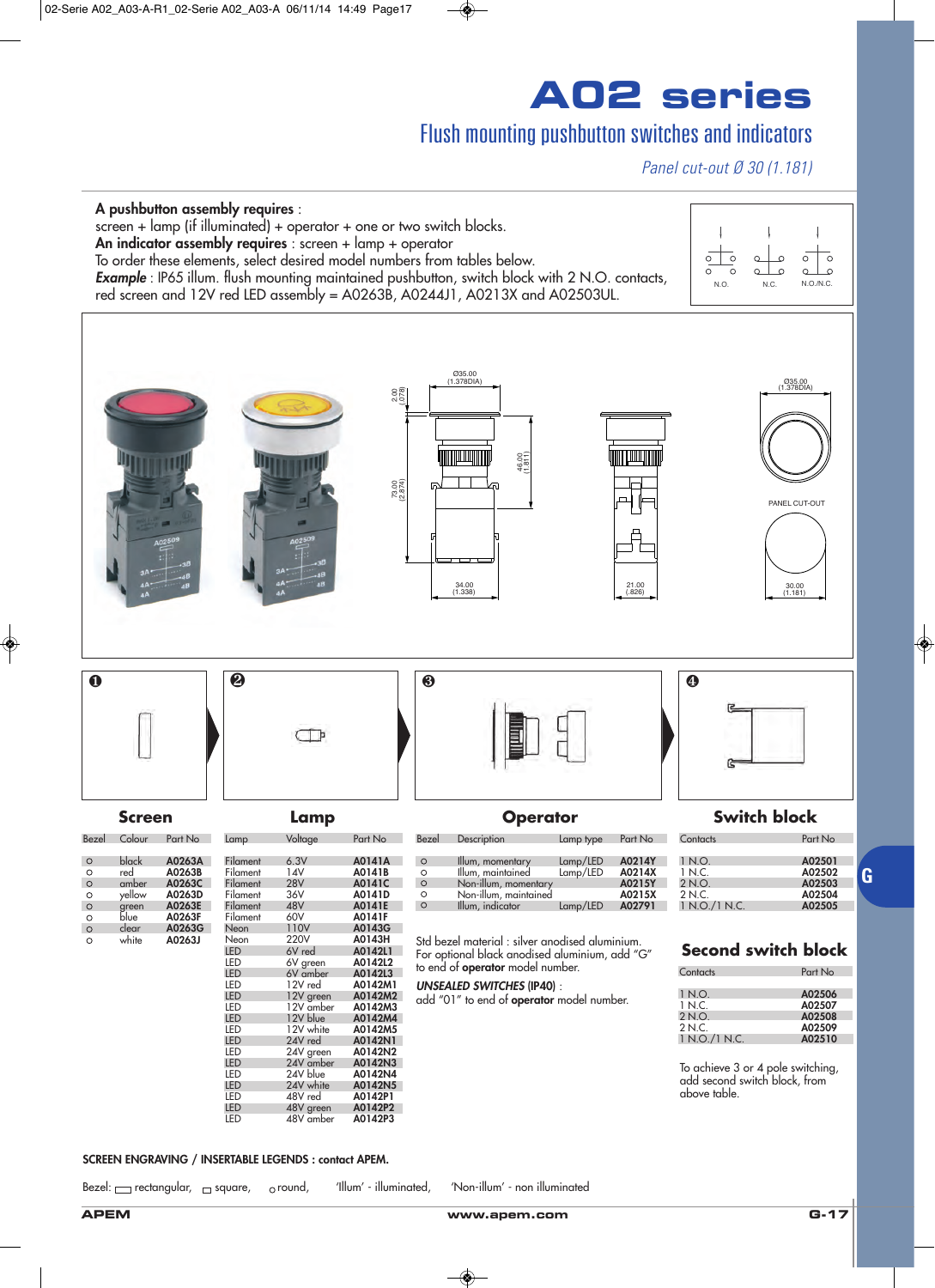## **A02 series Indicators**

*Panel cut-out Ø 22 (.866) or 29,5 x 21,5 (1.160x.846)*

#### **An indicator assembly requires** :

Screen + lamp, LED or LED assembly + operator. To order these elements, select desired model numbers from tables below. *Example* : IP65 rectangular indicator with red screen and 12V red LED assembly = A0261B, A0242J1 and A0272.

![](_page_16_Figure_4.jpeg)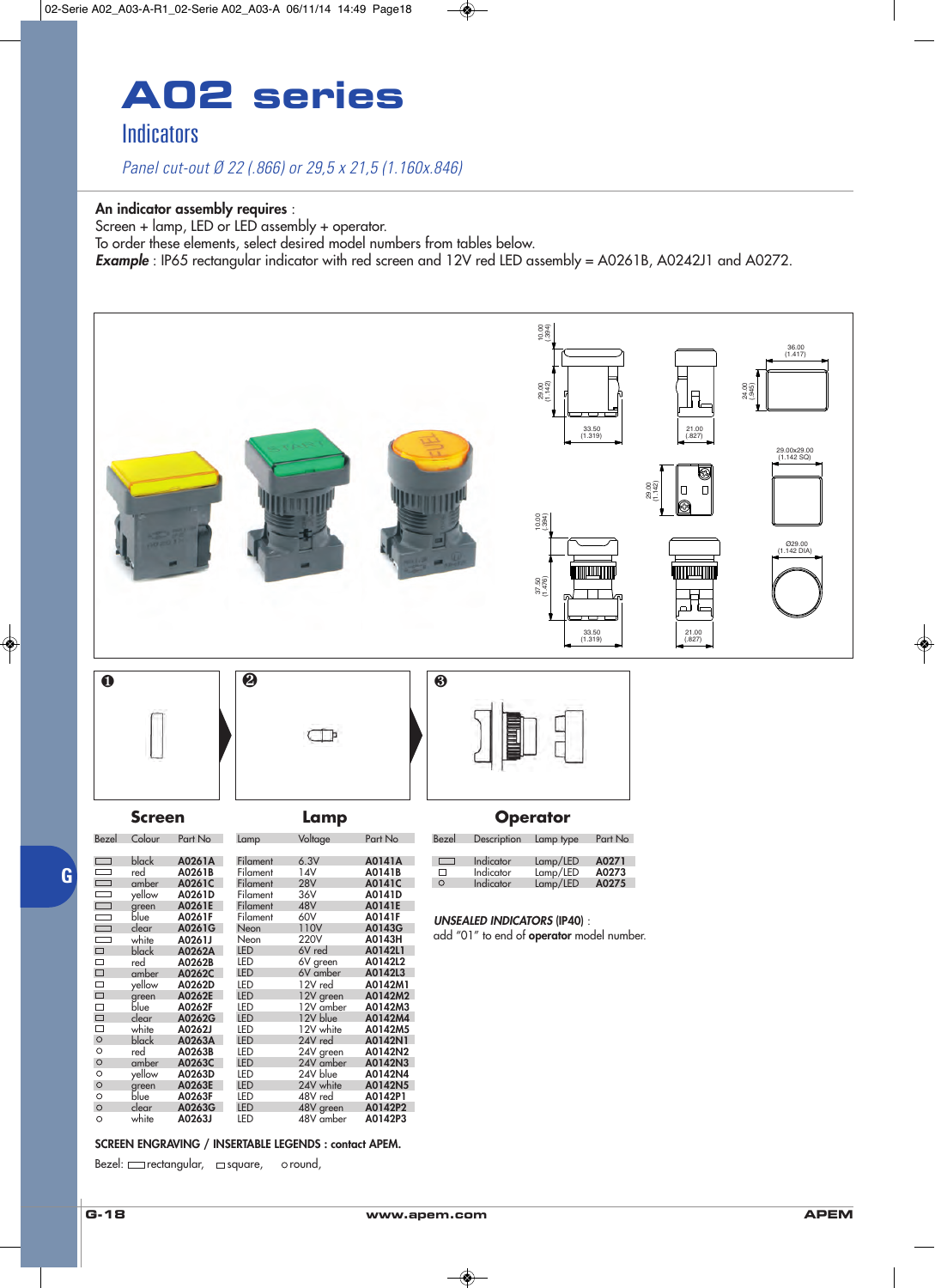## Rotary switches

### *Panel cut-out Ø 22 (.866)*

### **A rotary lever assembly requires** :

operator + one or two switch blocks.

To order these elements, select desired model numbers from tables below.

**Example**: IP65 square 2 position maintained rotary switch with long lever, clockwise rotation,  $s$  switch block with 2 N.O. contacts = A029107 and A02503UL.

![](_page_17_Figure_7.jpeg)

![](_page_17_Figure_8.jpeg)

add "FM" to the end of the part number (for round operators only). Example : A029407FM.

| Contacts      | Part No |
|---------------|---------|
|               |         |
| 1 N.O.        | A02506  |
| 1 N.C.        | A02507  |
| 2 N.O.        | A02508  |
| 2 N.C.        | A02509  |
| 1 N.O./1 N.C. | A02510  |
|               |         |

To achieve 3 or 4 pole switching, add second switch block, from above table.

To order, add "WL" to the end of the part No. Example : A029407WL.

Bezel:  $\Box$  square,  $\circ$  round,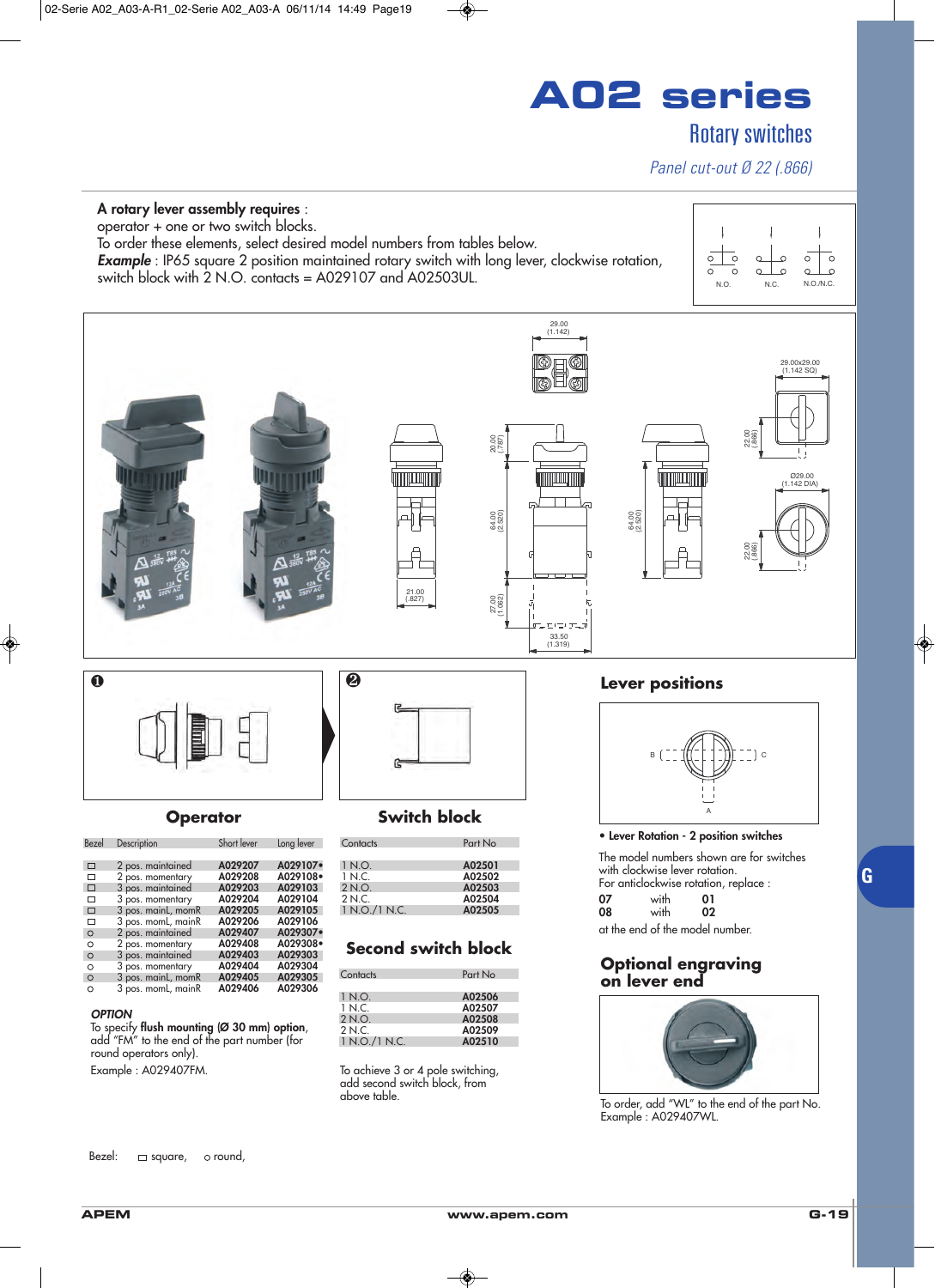## **A02 series** Keylock switches

*Panel cut-out Ø 22 or 29,5 x 21,5*

### **A keyswitch assembly requires** :

operator + one or two switch blocks. To order these elements, select desired model numbers from tables below. **Example**: IP65 square 2 position keyswitch, clockwise rotation, switch block with 2 N.O.  $\frac{1}{\sqrt{10}}$  contacts = A028220 and A02503UL.

![](_page_18_Figure_4.jpeg)

![](_page_18_Figure_5.jpeg)

![](_page_18_Picture_6.jpeg)

**G**

| Bezel                |                    | Part No  |               |
|----------------------|--------------------|----------|---------------|
|                      | Description        |          | Key removable |
|                      |                    |          | in positions  |
| $\Box$               | 2 pos. maintained  | A028120. | $A - B$       |
| $\qquad \qquad \Box$ | 2 pos. momentary   | A028119. | A             |
| $\Box$               | 3 pos. maintained  | A028105  | $A-B-C$       |
| $\Box$               | 3 pos. momentary   | A028106  | A             |
| $\Box$               | 3 pos. mainL, momR | A028107  | $A - B$       |
| $\Box$               | 3 pos. momL, mainR | A028108  | $A-C$         |
| $\Box$               | 2 pos. maintained  | A028220. | $A - B$       |
| □                    | 2 pos. momentary   | A028219• | A             |
| □                    | 3 pos. maintained  | A028205  | $A-B-C$       |
| □                    | 3 pos. momentary   | A028206  | A             |
| $\Box$               | 3 pos. mainL, momR | A028207  | $A - B$       |
| □                    | 3 pos. momL, mainR | A028208  | A-C           |
| O                    | 2 pos. maintained  | A028320. | $A - B$       |
| O                    | 2 pos. momentary   | A028319. | A             |
| O                    | 3 pos. maintained  | A028305  | $A-B-C$       |
| $\circ$              | 3 pos. momentary   | A028306  | A             |
| O                    | 3 pos. mainL, momR | A028307  | $A - B$       |
| $\circ$              | 3 pos. momL, mainR | A028308  | A-C           |

#### **OPTION**

 $\overline{O}$ 

 $\circ$  $\circ$  $\overline{O}$ 

> To specify **flush mounting (Ø 30 mm) option**, add "FM" to the end of the part number (for round operators only). Example : A028320FM.

Bezel:  $\Box$  rectangular,  $\Box$  square,  $\circ$  round,

![](_page_18_Picture_13.jpeg)

### **Operator Switch block**

| Part No |
|---------|
|         |
| A02501  |
| A02502  |
| A02503  |
| A02504  |
| A02505  |
|         |

### **Second switch block**

| Contacts      | Part No |
|---------------|---------|
|               |         |
| 1 N.O.        | A02506  |
| 1 N.C.        | A02507  |
| 2 N.O.        | A02508  |
| 2 N.C.        | A02509  |
| 1 N.O./1 N.C. | A02510  |
|               |         |

To achieve 3 or 4 pole switching, add second switch block, from above table

![](_page_18_Picture_19.jpeg)

#### **• Key Rotation - 2 position switches**

The model numbers shown are for switches with clockwise key rotation. For anticlockwise rotation, replace:

| 20 | with | 01 |  |
|----|------|----|--|
| 19 | with | 02 |  |
|    |      |    |  |

at the end of the model number

• 2 standard keys are supplied.

• 20 key barrel types available.

**Non-removable key positions** : contact APEM.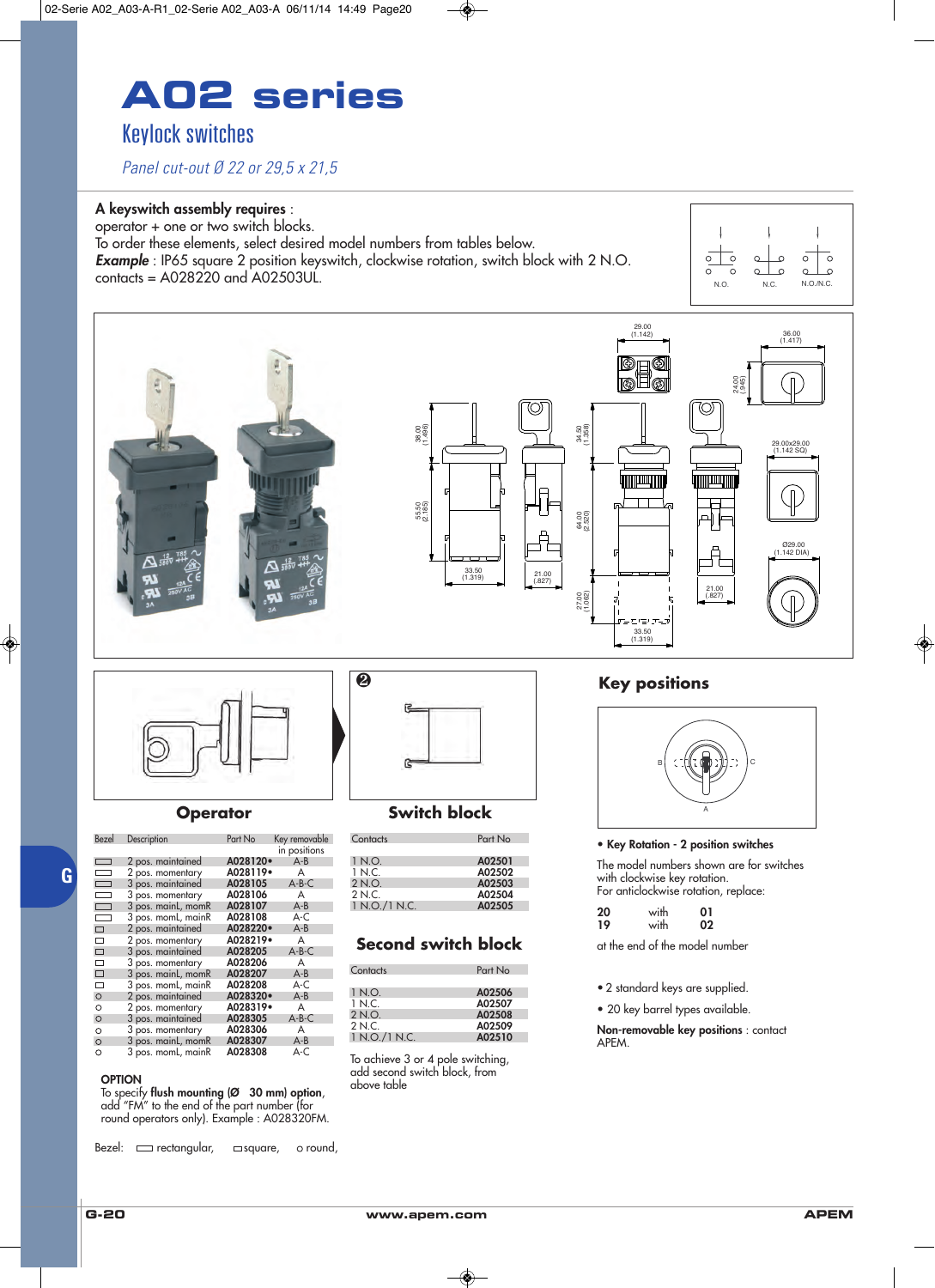## Emergency stop switches

*Panel cut-out Ø 22 (.866)*

![](_page_19_Figure_3.jpeg)

#### **EMERGENCY STOP SWITCH ENCLOSURE**

To order the Emergency Stop Switch in the Plastic Enclosure (94 x 94 x 81 mm) with a 2 pole Positive Break Switch Block and Emergency Stop label, use Part number : **A02PE2L.**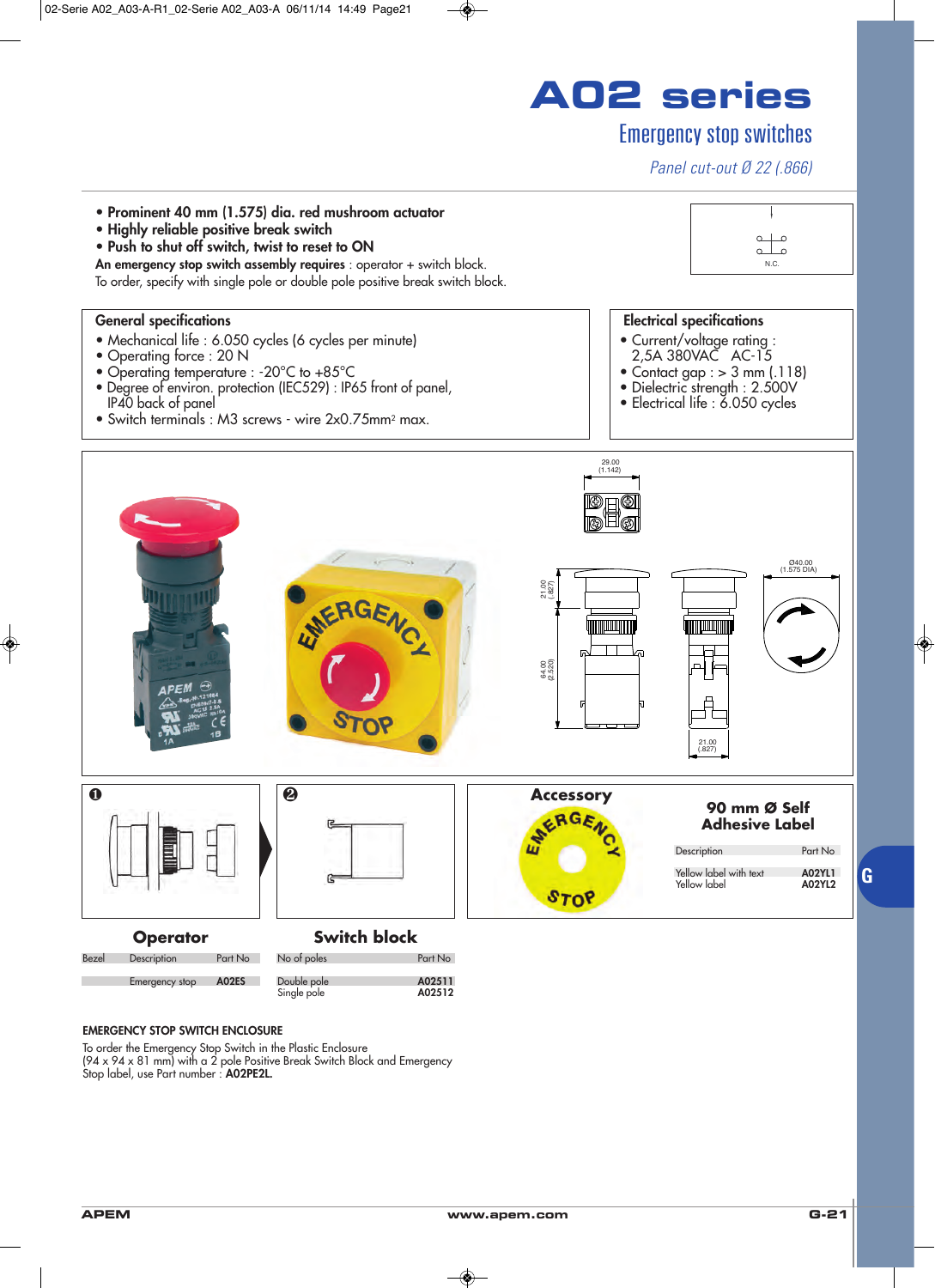## Mushroom head pushbutton switches

*Panel cut-out Ø 22 (.866)*

- **Prominent 40 mm (1.575) dia. mushroom actuator or optional 26 mm (1.024) actuator**
- **Momentary and maintained functions Momentary function versions are unmarked Maintained function versions are twist to release (arrows indicate direction of twist)**

![](_page_20_Figure_5.jpeg)

![](_page_20_Picture_6.jpeg)

![](_page_20_Picture_7.jpeg)

| Bezel    | Description             | Part No |
|----------|-------------------------|---------|
| $\circ$  | <b>Black momentary</b>  | A02MMA  |
| $\circ$  | Red momentary           | A02MMB  |
| $\circ$  | Yellow momentary        | A02MMD  |
| $\circ$  | Green momentary         | A02MME  |
| $\circ$  | Blue momentary          | A02MMF  |
| $\circ$  | <b>Black maintained</b> | A02MXA  |
| $\circ$  | Red maintained          | A02MXB  |
| $\circ$  | Yellow maintained       | A02MXD  |
| $\circ$  | Green maintained        | A02MXE  |
| $\Omega$ | Blue maintained         | A02MXF  |

#### **OPTION**

**G**

For optional **reduced (Ø 26 mm)** mushroom head operators : contact APEM.

![](_page_20_Picture_12.jpeg)

### **Operator Switch block**

| Contacts      | Part No |
|---------------|---------|
| 1 N.O.        | A02501  |
| 1 N.C.        | A02502  |
| 2 N.O.        | A02503  |
| 2 N.C.        | A02504  |
| 1 N.O./1 N.C. | A02505  |

### **Second switch block**

| Contacts      | Part No |
|---------------|---------|
|               |         |
| 1 N.O.        | A02506  |
| 1 N C         | A02507  |
| 2 N.O.        | A02508  |
| 2 N.C.        | A02509  |
| 1 N.O./1 N.C. | A02510  |
|               |         |

To achieve 3 or 4 pole switching, add second switch block, from above table

Bezel: o round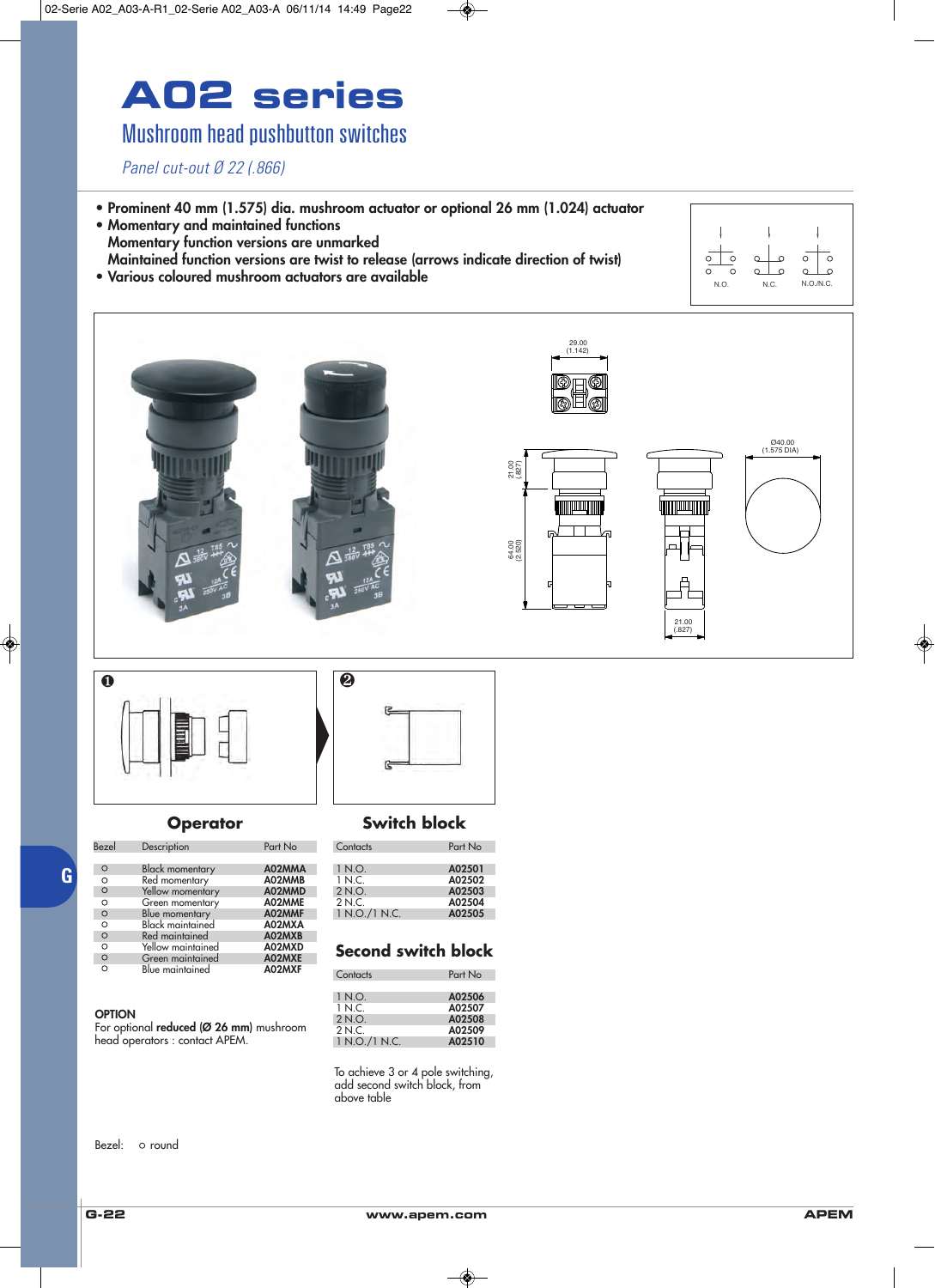**A02 series** Industrial controls

*Installation*

## **Modular construction / panel mounting**

![](_page_21_Figure_3.jpeg)

### **PANEL MOUNTING ASSEMBLY**

- Drill/punch hole in panel as shaped above.
- Assemble front operator through hole and :
- a/ *Round & square types* : tighten nut to a maximum torque of 0,8Nm using tool No 30-0001. Snap on adaptor block
- b/ *Rectangular types* : tighten two panel fixing screws in front to a maximum torque of 0,06Nm.
- Wire chosen switch block as required and snap onto front operator.
- Snap end cap onto switch block.
- Fit bulb if required using tool No 30-0002.

• Snap screen onto reflector assembly with legend in between if required ans snap into front operator TAKING CARE TO LINE UP THE LOCATING SLOT WITH THE POLARISING DOT, and not to damage the seal.

### **TO REMOVE BULB**

Remove reflector/screen assembly. Use the bulb extractor 30-0002 to remove the bulb.

### **TO REMOVE SWITCH BLOCK**

Lever out latches using small screwdriver taking care not to overbend, and pull off the block from the front operator.

**A02 Accessories**

![](_page_21_Picture_18.jpeg)

**Part No : 14-0005**

End cap terminal guard offering unique terminal protection.

![](_page_21_Picture_21.jpeg)

6.35 mm push on tab terminals.

Specify "SP" to the end of the switchblock and operator P/N. Example : A02503SP.